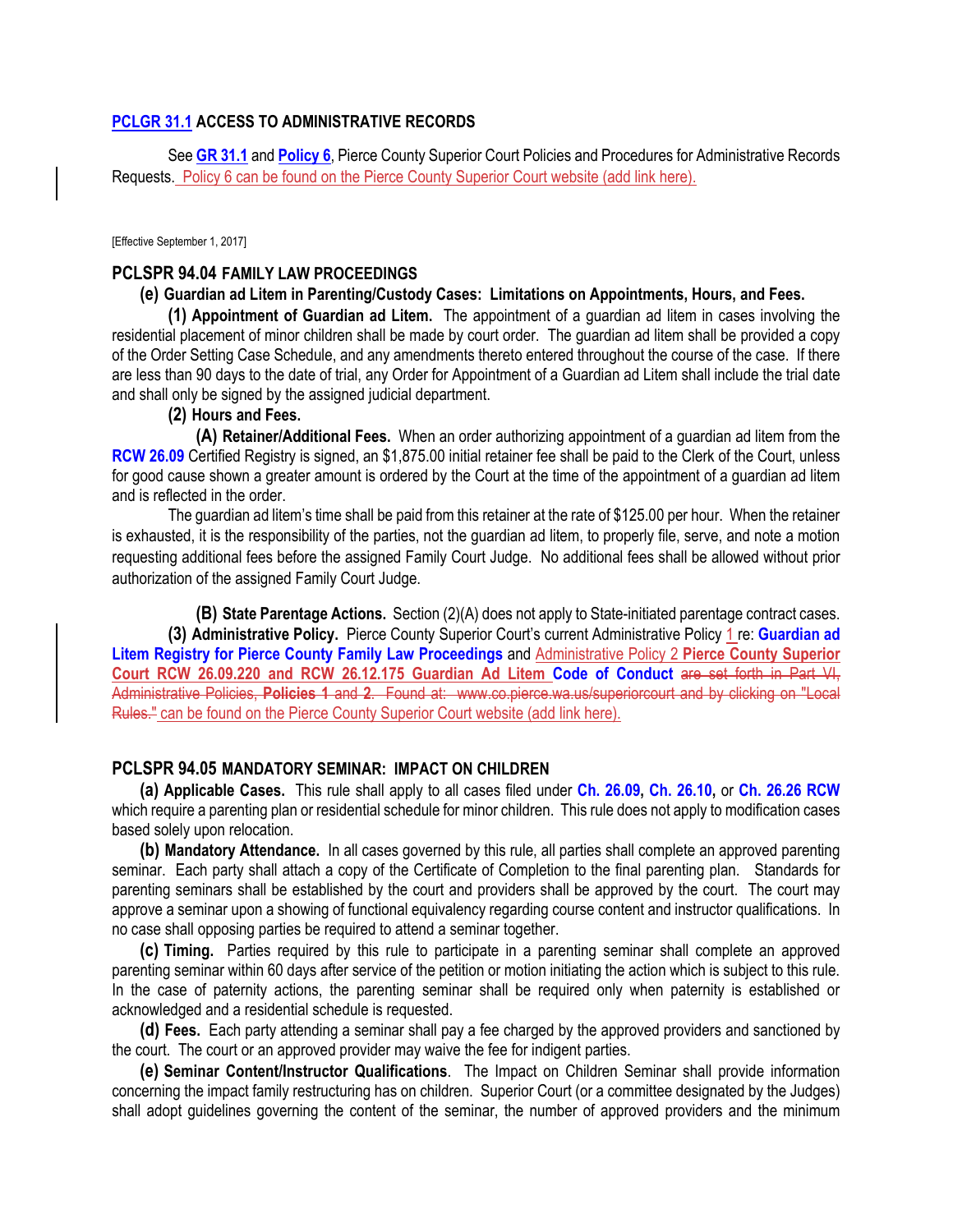credentials and experience required of seminar instructors. The provider shall e-file each attendee's Certificate of Completion with the court. The provider shall give each attendee a Certificate of Completion.

**(f) Waiver.** The court may waive the seminar requirement for good cause shown.

**(g) Failure to Comply**. Willful refusal to participate in a parenting seminar or willful delay in completion of a parenting seminar by any party may constitute contempt of court and result in sanctions, including, but not limited to, imposition of monetary terms, striking of pleadings or denial of affirmative parenting plan relief, to a party not in compliance with this rule. Non-participation, or default, by one party does not excuse participation by the other.

**(h) Administrative Policy. Pierce County Superior Court's current Administrative Policy re: Impact on Children Seminar** is set forth in Part VI, Administrative Policies. It may alsocan be found at: www.co.pierce.wa.us/superiorcourt and by clicking on "Local Rules."on the Pierce County Superior Court website (add link here).

# **ADMINISTRATIVE POLICIES**

## **1:** Pierce County Superior Court Administrative Policy Re: Guardian Ad Litem Registry **for Pierce County -- FAMILY LAW PROCEEDINGS**

#### **1. Authority**

**1.1** Adopted by the judges in 1997.

**1.2** Various revisions.

**1.3** Current revision adopted by the judges on June 6, 2016.

#### **2. Application**

**2.1** This policy applies to all Guardians ad Litem appointed to family law matters as a Title 26 GAL to investigate parenting matters.

#### **3. Purpose**

**3.1** The purpose of this policy is to detail how individuals are appointed to the GAL Registry, how GALs are authorized and appointed to family law cases, various procedures during the investigation, and how complaints regarding a GAL are handled.

#### **4. Policy**

**4.1 Qualifications: Registry for Guardians Ad Litem in Family Law Proceedings.** 

- A. The Pierce County Superior Court Administrator or designee, shall be responsible for maintaining a Registry of those qualified to serve as Guardians ad Litem for parenting matters as provided in **RCW 26.09.220** and **RCW 26.12.175**.
- B. The Registry shall be open for new applications at least once each year*.* The Judges' Family Law Committee (Committee) shall review applications prior to the creation of the updated Registry. The new Registry shall be created by July 1 of each year.
- C. Applicants to the Pierce County Guardian ad Litem Registry must successfully complete training requirements of the Administrative Office of the Courts (AOC).
	- i. **Attorneys:** Must be a member of the Washington State Bar Association in good standing with five years of family law experience. Other expertise working with children and families in dispute may be considered if applicant has less than the five years family law experience.
- ii. **Non-Attorneys:** Must have five years' experience working with children and families involved in disputes over parenting issues, dissolution or parentage determinations. A Bachelor's Degree in a related academic discipline is required and a Master's Degree in related academic discipline is preferred.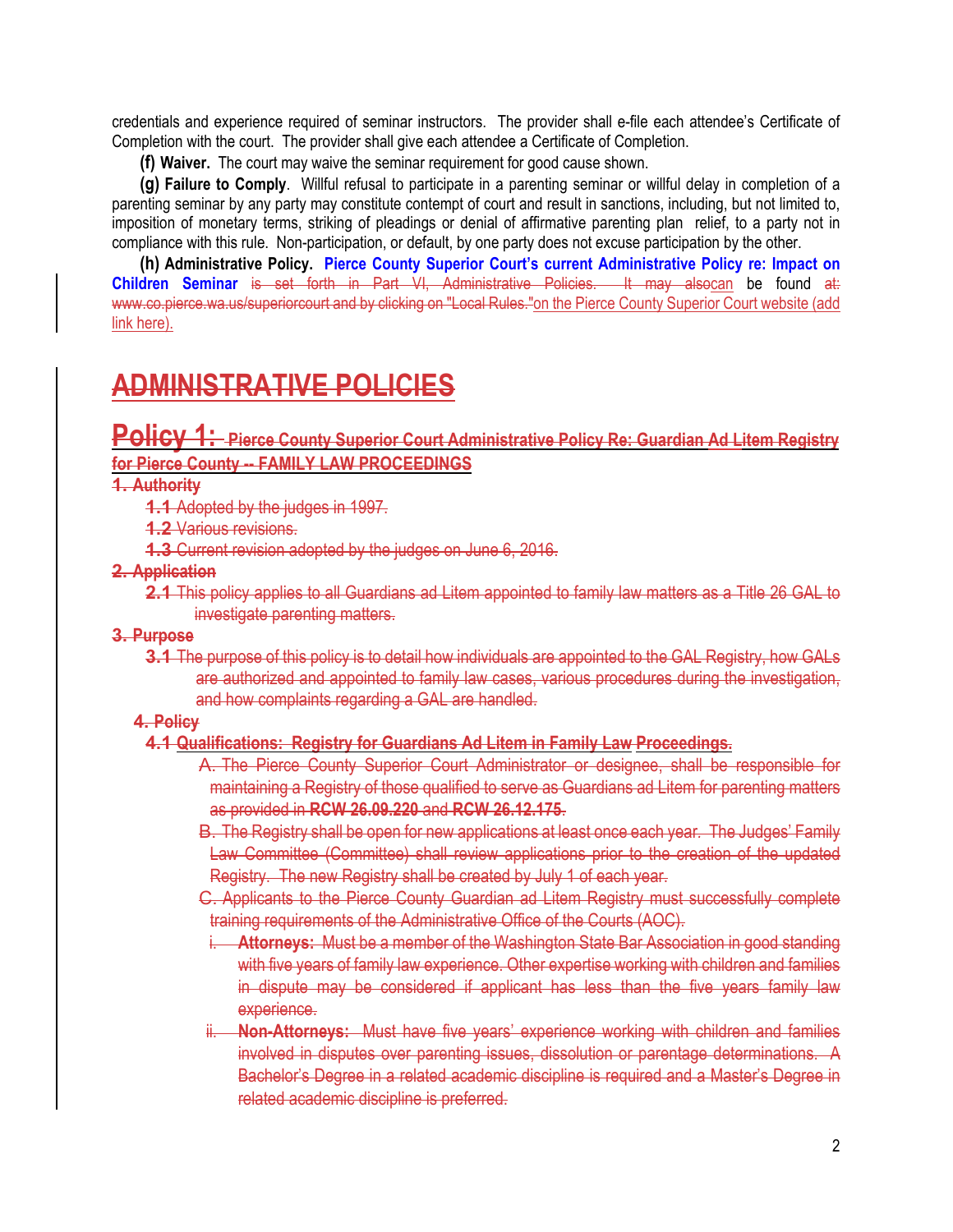- iii. **All Applicants:** Shall be of high moral character, and shall not have any:
	- a) Felony convictions or any convictions involving theft, dishonesty, or moral turpitude.
	- b) Suspension or revocation of professional certification or license.
	- c) Pending investigation or action for either 1 or 2 above.
	- d) Agree to abide by the Guardian ad Litem Code of Conduct, Pierce County Superior Court Administrative Policy, and all applicable statutes and Court Rules.
- D. Persons applying for the Registry for the first time, or after a substantial break in service on the Pierce County Superior Court Registry, shall:
	- i. Complete and file the following documents with the Court Administrator during the open application period as published by Superior Court Administration:
		- a) Application:
		- b) Code of Conduct;
		- c) Washington State Patrol Request for Conviction Criminal History Record, with the results provided to the Court Administrator as part of the required application materials.
- After review by the Committee the applicant will be notified of their provisional placement on the Registry and shall then be eligible for appointment as a Guardian ad Litem.
- iii. The applicant shall complete their required mentoring and have on file, with Superior Court Administration, the Declaration of Mentoring Completion before they are added to the Registry rotation. This must be done before they may reapply for the following year's Registry. Special authorization to reapply and continue provisional placement in the second year may be granted by the Committee.
- "Substantial break in service" is defined as two (2) or more consecutive years.
- E. Persons currently on the registry must reapply every three years and annually file the following documents with the Court Administrator during the open application period as published by Superior Court Administration:
	- i. Updated Contact information Sheet and Background form as required by RCW 26.12.176  $(3)$  (i);
- ii. Code of Conduct;
- iii. Washington State Patrol Request for Conviction Criminal History Record, with the results provided to the Court Administrator as part of the required application materials;
- iv. Completion of the Application form is required every three years.

## **4.2 Placement on Registry.**

- A. Once placed on the registry, a person shall remain on the registry for three years unless:
- i. The person fails to maintain current information required by law or PCLR;
- ii. The person is removed by his or her own request; or
- iii. The person is removed pursuant to action by the Superior Court Judges under Section 4.7 below.
- B. All registry members shall attend continuing education as required by Pierce County Superior Court, and annually provide proof of compliance as required by Pierce County Superior Court.

C. The Court Administrator or designee shall maintain a separate file for each person on the registry. Each file shall include an applicant's Certificate of Completion of training. In addition, the file will include all application materials and all formal complaints or grievances related to an applicant's service as a Guardian ad Litem. The information contained in the files shall be open for public review in the office of Superior Court Administration during normal business hours.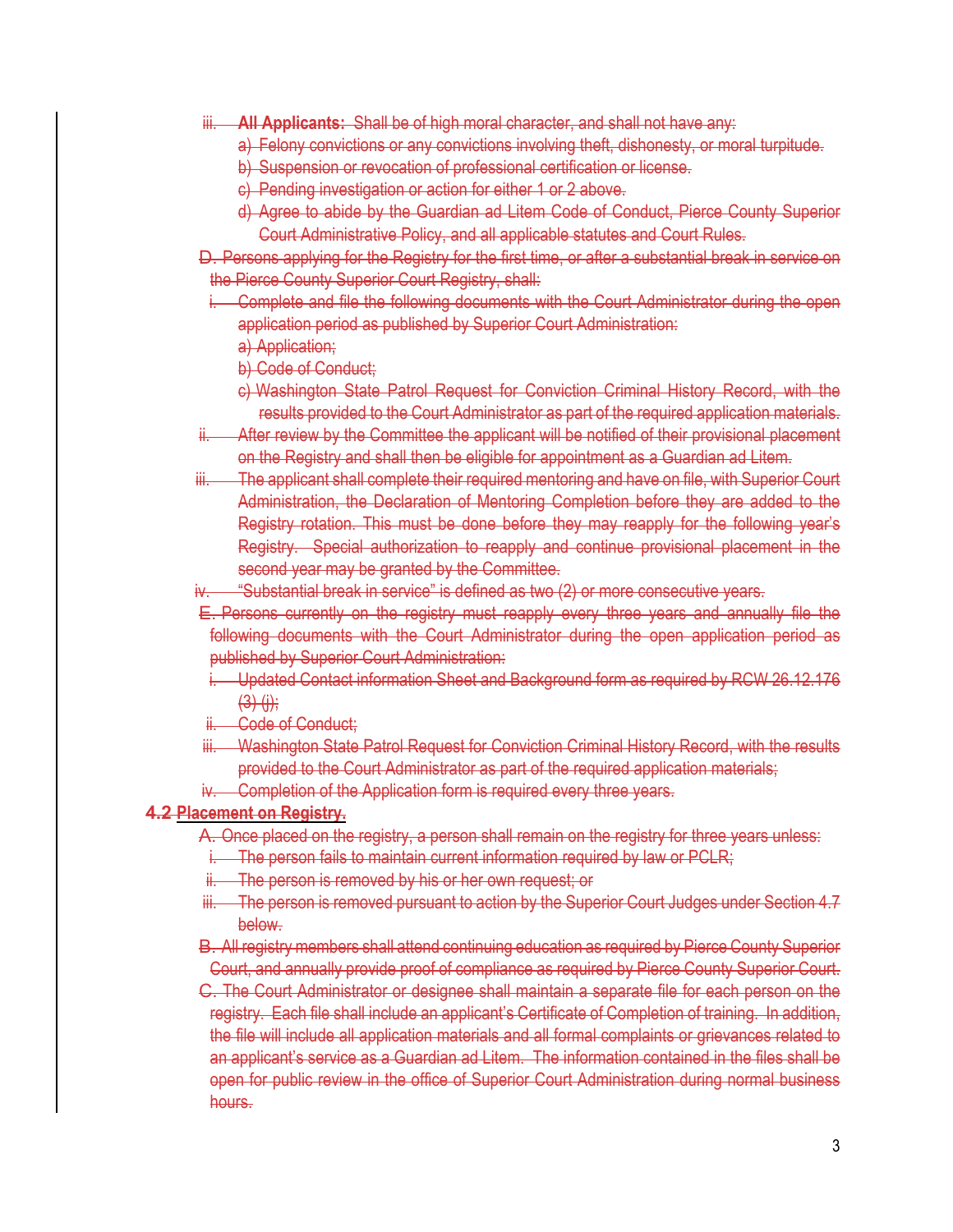- D. Placement on the registry does not guarantee appointment as a guardian.
- E. In the discretion of a majority of the Pierce County Superior Court Judges, a person may be denied admission to the registry or may be removed from the registry for any reason that places the suitability of the person to act as a Guardian ad Litem in question, including but not limited to, failure to comply with the applicable requirements of this Administrative Policy, the Code of Conduct, State law, and Guardian ad Litem Rules (GALR).
- F. A GAL may request to be placed on "Inactive Do Not Select" status by sending written, including email, notice to the Superior Court Administration GAL Program Coordinator. Request should include the expected return date. The GAL will not be included in the rotation selection and cannot be appointed to any new cases, even if their name was on a prior selection list.

#### **4.3 Appointment from Registry.**

- A. Request for appointment of a Guardian ad Litem shall be made to a Superior Court Commissioner or Judge, who shall generate an Order for Selection of a Guardian ad Litem. This Order contains randomly selected names from the registry and an apportionment of responsibility for payment of the retainer. Each party shall strike one person from this randomly selected set of names within 3 days. Upon payment of the retainer in full, the Petitioner is responsible for obtaining the Order Appointing Guardian ad Litem and the timely presentation of the Order to the Ex Parte Commissioner for approval and signature. If the judicial officer determines from the financial affidavits that a Staff or County pay Guardian ad Litem is required, the parties will be directed to contact the Family Court Case coordinator for the Staff/County Pay GAL Intake packet. Parties may also properly file, serve and note a motion before the assigned Family Court Judge requesting appointment of a Staff or County Pay GAL. Resources are limited and there is no guarantee a Staff or County pay GAL will be appointed.
- B. In the event the person appointed Guardian ad Litem chooses not to serve, regardless of the reason, the Judicial Officer shall generate a new Order for Selection of a Guardian ad Litem. A new selection list will be provided to the parties if the GAL they selected is in Inactive status at the time appointment order is presented. If an appointment order is filed with an inactive GAL, the Family Court Case Coordinator will send a letter and new selection list to the parties.
- C. If the parties stipulate to recommend the appointment of a particular Guardian ad Litem, who shall be on the registry and "Active" status, but not on the Court generated Selection list, the parties must properly file, serve, and note a motion before the assigned Family Court Judge and must present, prior to appointment, a written stipulation, signed by both parties and their attorneys, and the GAL, which specifies:
	- i. The amount of the retainer charged;
	- ii. The agreement between the parties regarding payment of the retainer and all fees;
	- iii. The hourly rate charged by the recommended Guardian ad Litem; and
	- iv. The statutory reasons for a non-rotational appointment.
- D. Any Judicial Officer who deviates from the statutory rotational order shall make an appropriate written record. The current workload count of registry GALs is to be reviewed prior to deviating from the rotational order.
- E. A stipulation alone is not a basis for a non-rotational appointment if the Judicial Officer finds the statutory factors for a non-rotational appointment are not present.
- **4.4 GAL Retainers and Additional Fees**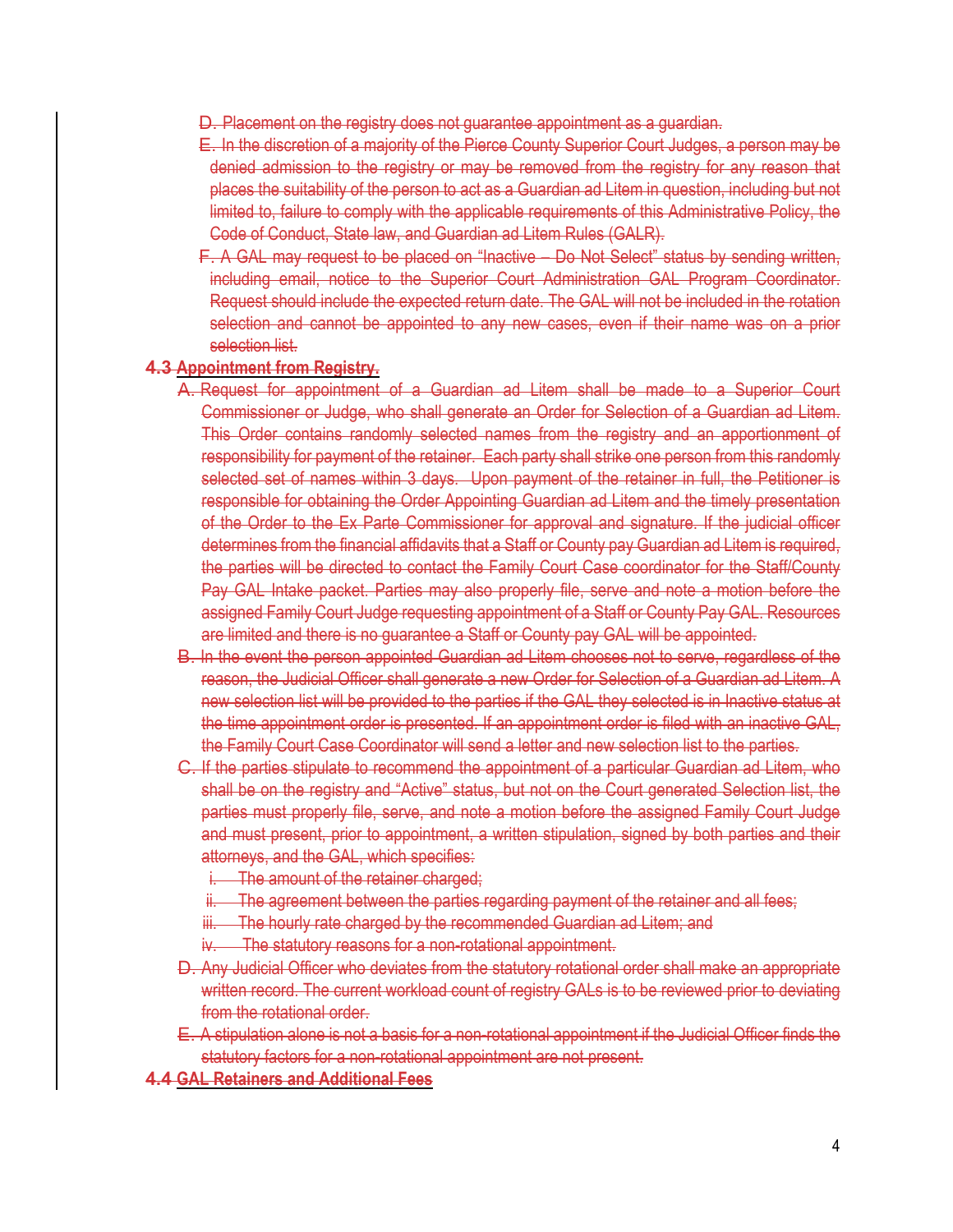- A. All retainers and additional fees shall be paid into the Clerk of the Court and disbursed pursuant to Court Order.
- B. The initial retainer authorized is the maximum the Guardian ad Litem may charge without additional court review and approval.
- C. Any additional time and fees are to be authorized by the Family Court judge prior to the GAL expending the time and fees. If not pre-authorized, anything over the authorized amount may not be paid.
- D. It is the responsibility of the parties, not the Guardian ad litem, to properly file, serve and note a motion requesting additional fees before the assigned Family Court Judge.

### **4.5 GAL Attendance at Hearings and Trial**

- A. Parties are required to give the GAL reasonable notice if they want the GAL to attend any court hearings, including trial.
- B. If the GAL retainer is expended and additional time and fees have not been pre authorized, parties must deposit into the Court registry a sum sufficient to cover the cost of such Court appearance
- C. The Guardian ad Litem shall be available to testify if called by a party. Reasonable notice is required and funds deposited in the registry for preparation and time at trial.
- D. Deposition of the GAL is not included in the initial retainer and any party requesting deposition of the GAL is required to deposit funds in the registry for the estimated length prior to the scheduled deposition.

#### **4.6 Request for Review of GAL Investigative File**

- A. Attorneys of record and parties may review the information contained in the GAL file when a legal action is pending. If there is no legal action pending, the parties cannot review the GAL files unless all parties to the case sign releases, or the Court directs the GAL to release the information.
- B. All records of the Guardian ad Litem, including contemporaneously maintained time and expense records, and excluding information that is confidential by law or sealed by court and as further defined by Superior Court Policy, shall timely be made available to the parties and their attorneys for review with (10) court business days written notice, without formal discovery request(s) being made. Copies of the records may be made by the parties and their attorneys under circumstances that assure that the file remains complete, organized and intact.
- C. GAL has the choice to provide the specifically requested copies or may arrange the location for copying. The GAL may charge their hourly rate for the arrangements made for viewing and copying, and reasonable copy costs if copies are provided.
- D. CONFIDENTIAL INFORMATION: "Confidential Information" in a GAL file includes, but is not limited to, the following:
	- i. Any records related to drug/alcohol treatment or assessment (see RCW 70.96A.150 and CFR 42 Part 2);
	- ii. CPS records;
	- iii. Police records:
	- iv. Medical records (see RCW 70.02 et seq.);
	- v. Counseling/therapy and psychologist records (see RCW 18.19.180 and 18.83.100);
	- vi. Domestic violence treatment records (see RCW 70.123.075);
	- vii. Evaluations and assessments performed by third parties other than the Staff GAL; viii. JIS records: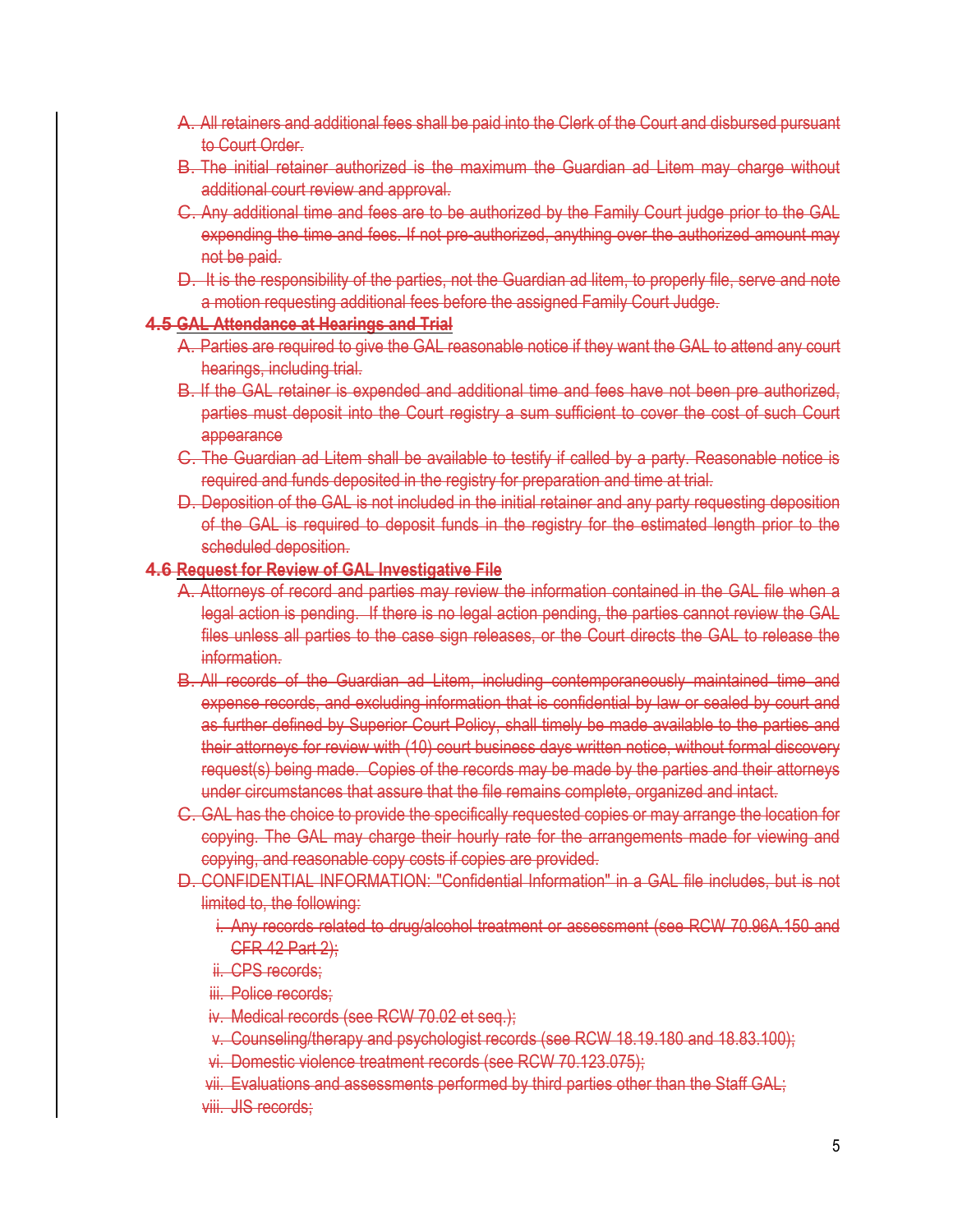- ix. Mental health records:
- x. Documents sealed by the court;
- xi. Other documents/records protected by state law;
- xii. LINX records;
- xiii. Information deemed by the Staff GAL office to pose a risk of physical, sexual or emotional harm to a child, a party to the dispute, or potential witnesses.
- E. An attorney or party requesting release of confidential information in the GAL file must request the assigned Family Court Judge to enter an Order Releasing the Information.
- F. If directed by the Court, the GAL will release the confidential information to the person(s) as ordered by the Court.

## **4.7 Complaint Procedures**.

- A. Complaints against a Guardian ad Litem during the case.
	- i. Complaints shall be by written motion properly served and noted, pursuant to Pierce County Local Rules. The motion shall be made directly to the assigned trial department or the Presiding Judge. Complaints may be made by any party to the case or his or her attorney.
	- ii. The Judge may decide to remove, retain, substitute, or stay the work or appointment of the Guardian ad Litem in the active case. Any such decision shall be documented by a written order. The Grievance Committee shall be notified of any remedial action.
	- iii. Complaints by a party to the case or his or her attorney, or the judicial officer, may be referred for remedial action after the completion of the case, and according to the processes specified in section B below.
- B. Complaints against Guardian ad Litem after the case is complete.
	- i. Complaints on cases that are completed shall be referred to and timely addressed by the Grievance Committee appointed, as needed, by Presiding Judge, consisting of three judges, who are not currently serving in Family Court.
	- ii. Complaints shall be delivered to the Court Administrator,
		- a) In writing, based upon personal knowledge, alleging that a Guardian ad Litem:
			- 1. has violated this policy regarding the requirements for participation on the registry; or
			- 2. has misrepresented his or her qualifications to be on the registry; or
			- 3. is not suitable to act as a Guardian ad Litem, or raises questions about the conduct of the Guardian ad Litem in a particular case; **OR**
		- b) In any manner, which makes the Court Administrator aware of a reason that would place the suitability of the Guardian ad Litem in question.
	- iii. The Court Administrator will forward the complaint to the Grievance Committee for review. The Grievance Committee shall seek a written response from the Guardian ad Litem. Such response shall be due within 30 days.
	- iv. All matters/materials shall be submitted in writing only. There shall be no live testimony or oral testimony. A copy of the response from the Guardian ad Litem shall be sent to the person initiating the complaint.
	- v. The Guardian ad Litem may be suspended by the Grievance Committee pending resolution of the complaint. The Guardian ad Litem and complaining person shall be notified in writing of any decision to suspend the Guardian ad Litem, pending resolution or otherwise.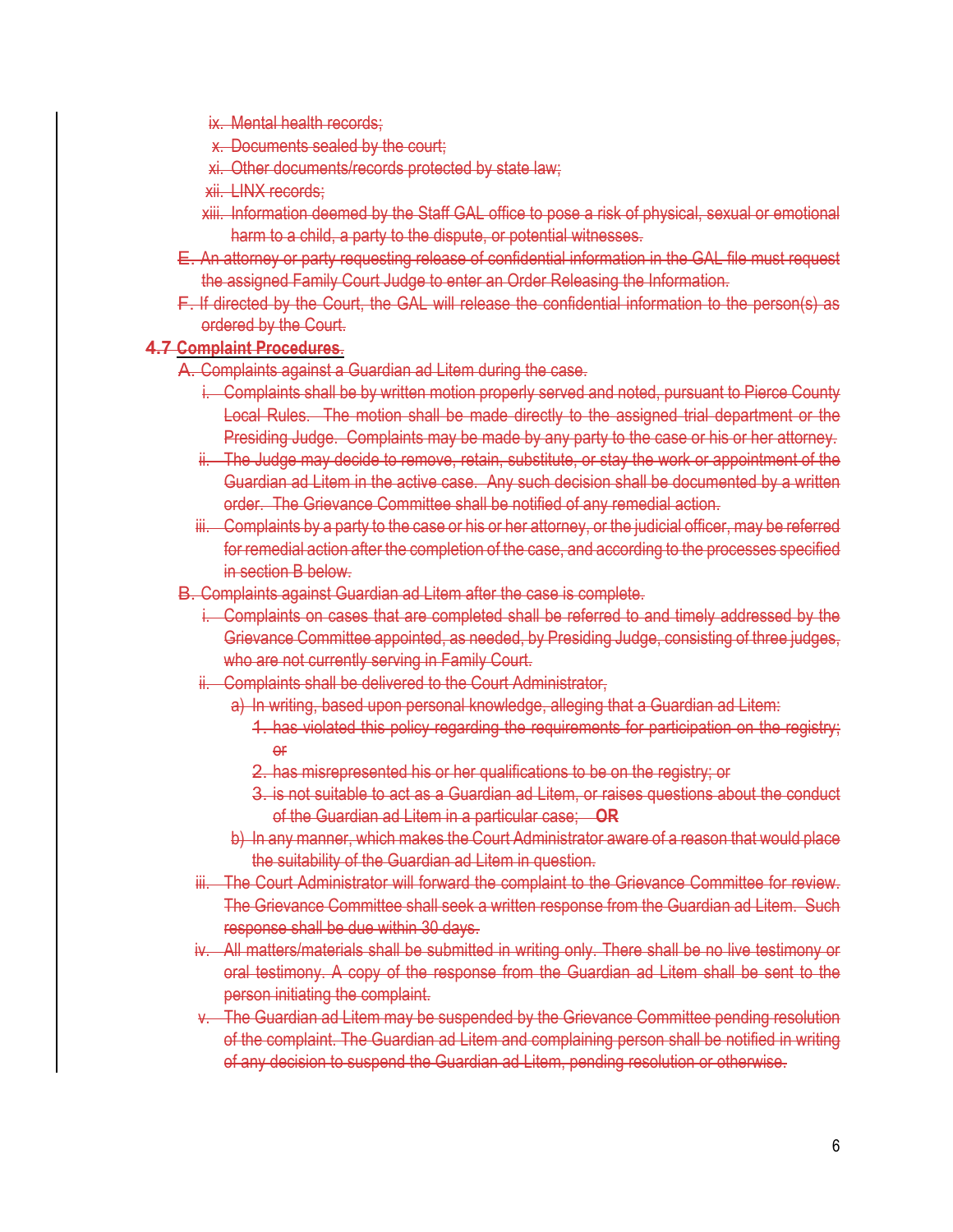- vi. The Grievance Committee shall forward any recommendation to remove a Guardian ad Litem from the Registry to the Presiding Judge, who shall present the recommendation to the Superior Court Judges at their next meeting.
- vii. In addition to recommending removal, the Grievance Committee may order remedial measures, including but not limited to, further education, additional training and mentoring, and/or suspension, as a condition to remain on the registry or receive new cases. The Grievance Committee shall regularly make a report of all such remedial actions.
- viii. Any person filing a complaint against the Guardian ad Litem shall be notified in writing of the final decision of the Superior Court Judges within 60 days of the response to the complaint being received.
- C. Information regarding suitability to serve as a Guardian ad Litem, which does not relate to a particular case, may be directed to the Grievance Committee. The source of the information and its content may be communicated to the Guardian ad Litem for a written response.
- D. Administrative Office of the Court Reporting Requirements. As required, the Administrative Office of the Court shall be timely notified of the names on the Guardian ad Litem registry. The Administrative Office of the Court shall be notified immediately of the name of any Guardian ad Litem removed from the rotational registry as a result of a decision of the Superior Court Judges.

[Amended effective June 6, 2016]

## **Policy 2**: **Pierce County Superior Court RCW 26.09.220 and RCW 26.12.175 Guardian Ad Litem Code of Conduct**

All Guardians ad Litem shall fully comply with this Code of Conduct and the requirements of Superior Court GALR.

- 1. The appointed Guardian ad Litem shall decline the appointment if he/she is not qualified, competent, or able to complete the matter in a timely manner.
- 2. The Guardian ad Litem shall maintain the ethical principles of his/her own profession in addition to compliance with this Code of Conduct.
- 3. The Guardian ad Litem shall promptly advise the court of any grounds for disqualification or unavailability to serve.
- 4. The Guardian ad Litem shall avoid self-dealing or association from which the Guardian ad Litem might directly or indirectly benefit, other than from compensation as a Guardian ad Litem.
- 5. The Guardian ad Litem shall not guarantee or create the impression that any portion of the investigation will remain confidential, and shall inform all witnesses that the information gathered by the Guardian ad Litem must be reported to the court.
- 6. All records, including contemporaneously maintained time and expense records, and excluding information that is confidential by law or sealed by court and as further defined by Superior Court Policy, of the Guardian ad Litem shall be made available to the parties and their attorneys for review upon request, without formal discovery request(s) being made. Copies of the records may be made by the parties and their attorneys under circumstances that assure that the file remains complete, organized and intact.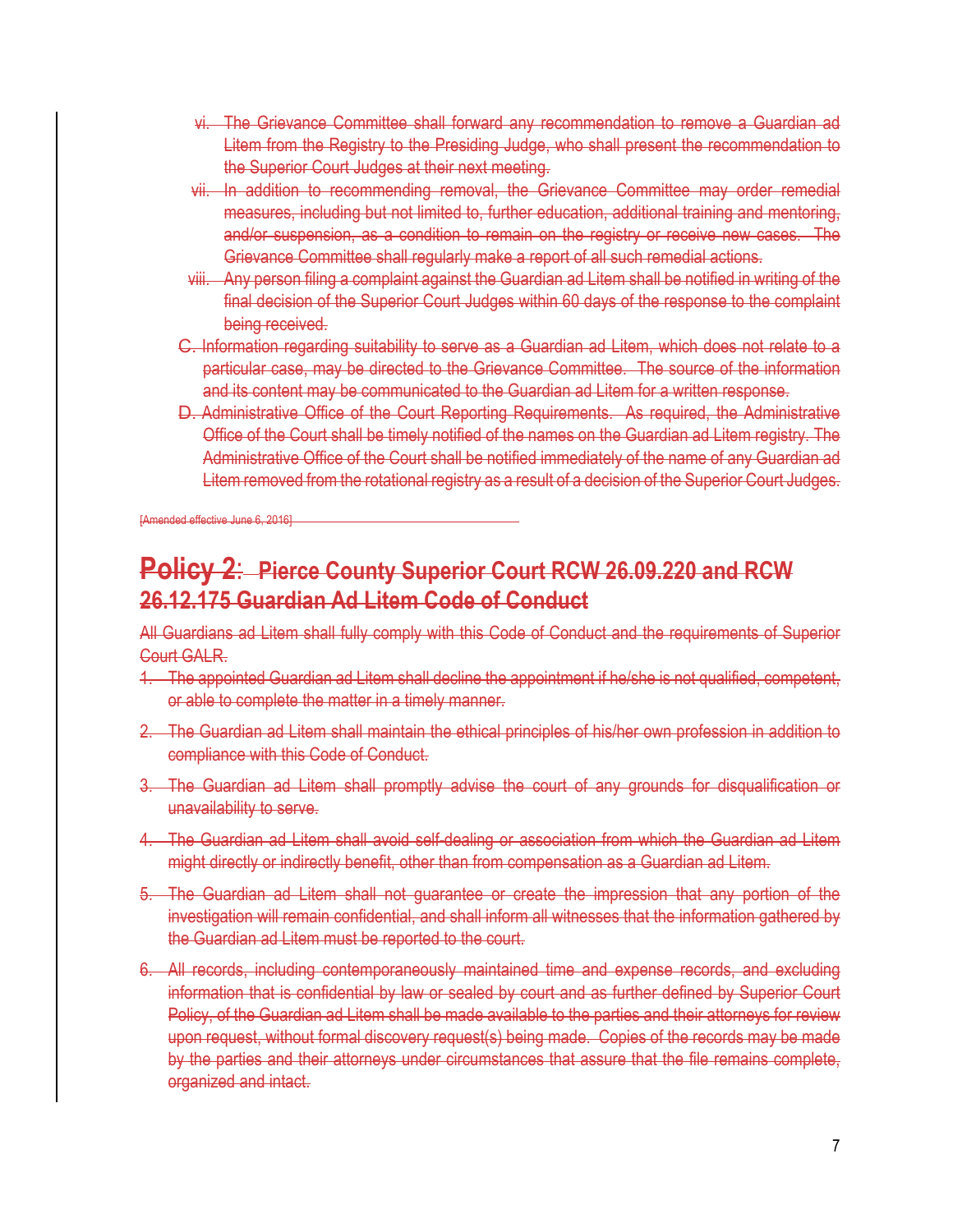- 7. The Guardian ad Litem shall be available to testify if called by a party. Reasonable notice is required and funds deposited in the registry for preparation and time at trial.
- 8. Once admitted to the **RCW 26.09** Certified Registry, all Guardians ad Litem shall fully comply with all continuing education requirements established by Pierce County and GALR.
- 9. The Guardian ad Litem shall report to D.S.H.S. and the court, any child abuse as defined in **RCW 26.44.030, RCW 26.12.175** and **RCW 26.12.177**.
- 10. The undersigned acknowledges receipt of the foregoing, has read the same and GALR, and agrees to be governed by all.

\_\_\_\_\_\_\_\_\_\_\_\_\_\_\_\_\_\_\_\_\_\_\_\_\_\_ \_\_\_\_\_\_\_\_\_\_\_\_\_\_\_\_\_\_\_\_\_\_\_\_\_\_\_\_\_\_\_

Date Signature

[Amended effective June 6, 2016]

## **Policy 3: Pierce County Superior Court Administrative Policy Re: Guardian Ad Litem Registry for Pierce County -- GUARDIANSHIP PROCEEDINGS**

### **1. Authority**

- **1.1** Adopted by the Judges in 2012.
- **1.2** Current revision adopted by the Judges on June 6, 2016.

## **2. Application**

- **2.1** This policy applies to all Guardians ad Litem appointed to guardianship matters as a Title 11 GAL to represent the best interests of an alleged incapacitated person, including conducting interviews and writing reports as outlined in RCW chapter 11.88.
- **2.2** The purpose of this policy is to detail how individuals are appointed to the GAL registry, how GALs are authorized and appointed to guardianship cases, various procedures during the case investigation, and how complaints regarding a GAL are handled.

### **3. Policy**

## **3.1 Qualifications: Registry for Guardians Ad Litem in Guardianship Proceedings.**

- A. The Pierce County Superior Court Administrator, or designee, shall be responsible for maintaining a registry of those qualified to serve as Guardians ad Litem for guardianship matters as provided in **RCW 11.88.090.**
- B. The registry shall be open for renewal applications annually*.* The registry shall be open for new applications periodically, as set by the Superior Court Judges. Individuals with a substantial break in service as a Title 11 Guardian ad Litem, shall be required to complete a new application when the registry is open to new applicants. A substantial break in service is defined as two (2) or more consecutive years; however the Judges' Guardianship Committee ("Committee") may waive the requirement to complete a new application for good cause.
- C. The Committee shall review applications prior to the creation of the updated Registry. The new registry shall be created by July 1 of each year.
- D. Applicants to the Pierce County Guardian ad Litem registry must successfully complete training requirements of the Administrative Office of the Courts (AOC).
- E. Minimum Requirements: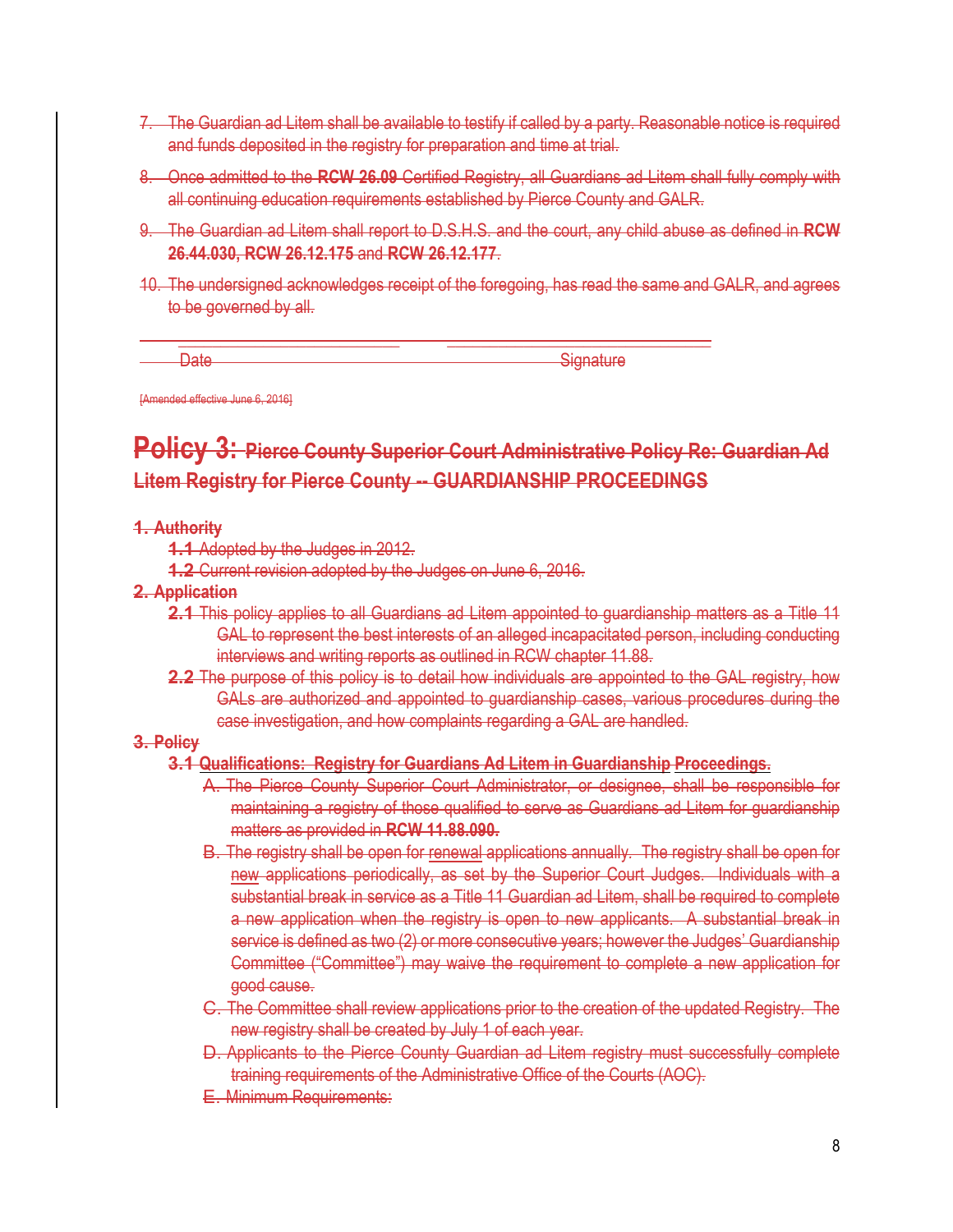**Attorneys:** Must be a member of the Washington State Bar Association in good standing and demonstrate relevant experience working in the needs of impaired elderly people, an understanding of issues surrounding "abuse and neglect" of the elderly, physical disabilities, mental illness, developmental disabilities, and/or other areas relevant to the needs of incapacitated persons, legal procedure, and the Guardian ad Litem requirements of **RCW 11.88**.

**Non-Attorneys:** Must have five years relevant experience working in the needs of impaired elderly people, an understanding of issues surrounding "abuse and neglect" of the elderly, physical disabilities, mental illness, developmental disabilities and/or other areas relevant to the needs of incapacitated persons, legal procedure, and the Guardian ad Litem requirements of **RCW 11.88**.

**All Applicants:** Shall be of high moral character, and shall not have any:

- 1. Felony convictions or any convictions involving theft, dishonesty, or moral turpitude.
- 2. Suspension or revocation of professional certification or license.
- 3. Pending investigation or action for either a) or b) above.
- 4. Agree to abide by the Guardian ad Litem Code of Conduct, Pierce County Superior Court Administrative Policy, and all applicable statutes and Court Rules.
- F. Persons applying for the registry shall complete and file the following documents with the Court Administrator, or designee, during the open application period as published by Superior Court Administration:
	- 1. Application for Pierce County Superior Court Guardian ad Litem registry Title 11 (for all new applicants) or a Renewal Application (for all current registry participants);
	- 2. Code of Conduct;
	- 3. Signed agreement to abide by PCLR Administrative Policy 4, Code of Conduct;
	- 4. Current Certificate of Attendance at applicable mandatory training;
	- 5. Washington State Patrol Request for Conviction Criminal History Record, with the results provided to the Court Administrator as part of the required application materials; and
	- 6. Disciplinary notices and/or findings by Washington State Bar Association and Washington State Certified Professional Guardian Board.
- G. Persons currently on the registry must reapply every year and annually file the following documents with the Court Administrator during the open application period as published by Superior Court Administration.
- H. Each applicant will be notified of the decision regarding placement on the registry. Only those applicants approved for placement on the Registry shall be eligible for appointment as a Guardian ad Litem. Placement on the Registry does not guarantee appointment as a Guardian ad Litem.

#### **3.2 Placement on Registry.**

- A. Once placed on the registry, a person shall remain on the registry for the year unless:
	- The person fails to maintain current information required by law or PCLR;
	- The person is removed by his or her own request; or
	- 3. The person is removed pursuant to action by the Superior Court Judges under Section 3.4 below.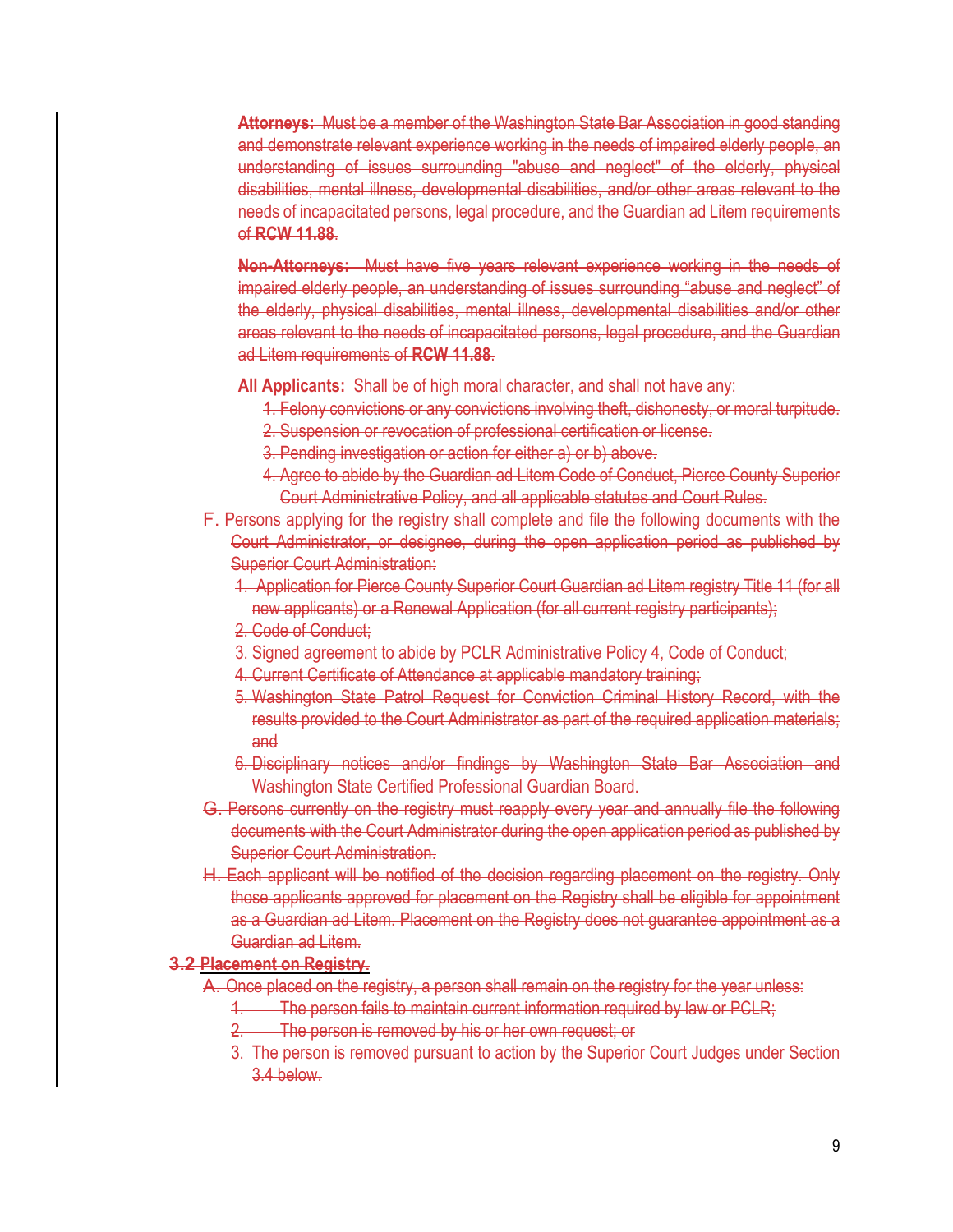- B. All registry members shall attend continuing education as required by Pierce County Superior Court, and annually provide proof of compliance as required by Pierce County **Superior Court.**
- C. The Court Administrator, or designee, shall maintain a separate file for each person on the registry. Each file shall include all application materials and all formal complaints or grievances related to an applicant's service as a Guardian ad Litem. The information contained in the files shall be open for public review in the office of Superior Court Administration during normal business hours.
- D. As required, the Administrative Office of the Court shall be timely notified of the names on the Guardian ad Litem registry.
- E. In the discretion of a majority of the Pierce County Superior Court Judges, a person may be denied admission to the registry or may be removed from the Registry for any reason that places the suitability of the person to act as a Guardian ad Litem in question, including but not limited to, failure to comply with the applicable requirements of this Administrative Policy, the Code of Conduct, State law, Guardian ad Litem Rules (GALR), and, if applicable, the standards of practice established by Washington State Bar Association and Washington State Certified Professional Guardian Board.
- F. GAL may request to be placed on "Inactive Do Not Select" status by sending written, including email, notice to the Superior Court Administration GAL Program Coordinator. Request should include the expected return date.

### **3.3 Appointment from Registry.**

- A. Request for appointment of a Guardian ad Litem in all guardianship proceedings shall be made by submitting an Order Appointing Guardian ad Litem to the Superior Court Ex Parte Commissioner. The clerk on the Ex Parte Commissioner docket shall write in the name which is next on the applicable rotational list and initial the same. The order shall then be submitted to the Ex Parte Commissioner for signature or such other action as may be appropriate. An Order Appointing a Guardian ad Litem for an indigent person shall only be made from the rotational list of contracted **RCW 11.88** Guardians ad Litem for indigent persons.
- B. Any judicial officer who deviates from the rotational order established for the registry shall fully comply with the provisions of **RCW 11.88** for the purposes of making an appropriate written record pursuant to statute for said deviation. In the event a person who is not next on the rotation list is approved by the Court, the appointed person's name shall go to the bottom of the rotation list.
- C. In the event the person appointed Guardian ad Litem chooses not to serve, regardless of the reason, that person's name shall go to the bottom of the rotational list just as if they had served.

## **3.4 Complaint Procedures**.

- A. Complaints against a Guardian ad Litem during the case:
	- 1. Complaints shall be by written motion properly served and noted, pursuant to Pierce County Local Rules. The motion shall be made directly to the assigned trial department, or the Presiding Judge. Complaints may be made by any party to the case or his or her attorney.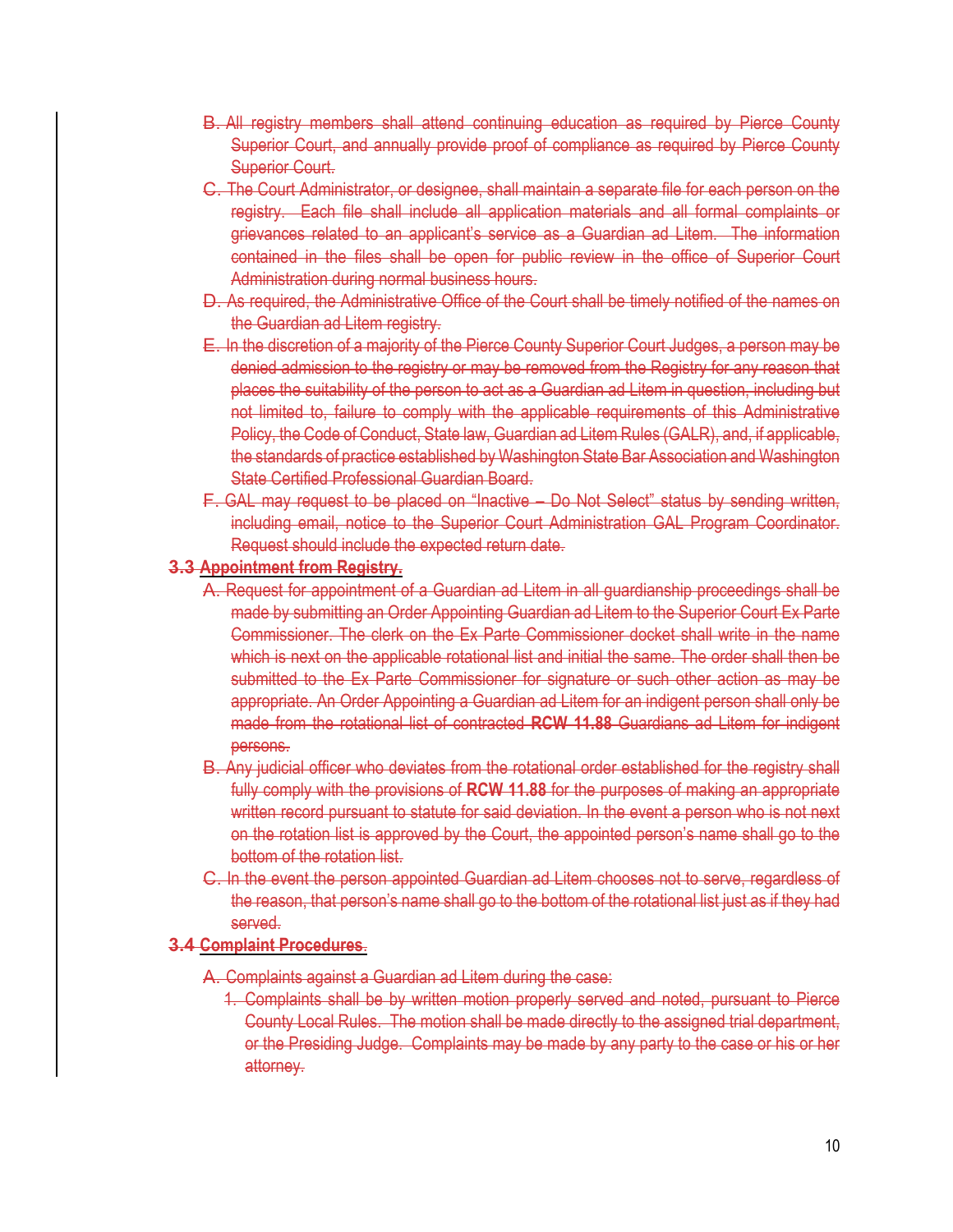- 2. The Judge may decide, to remove, retain, substitute, or stay the work or appointment of the Guardian ad Litem in the active case. Any such decision shall be documented by a written order. The Committee, shall be notified of any remedial action.
- 3. Complaints by a party to the case or his or her attorney, or the judicial officer, may be referred for remedial action after the completion of the case, and according to the processes specified in sections C – J below.
- B. Complaints against Guardian ad Litem after the case is complete: If the Court Administrator:
	- 1. Receives a written complaint, based upon personal knowledge, alleging that a Guardian ad Litem:
		- a) has violated this policy regarding the requirements for participation on the registry; or
		- b) has misrepresented his or her qualifications to be on the registry; or
		- c) is not suitable to act as a Guardian ad Litem, or raises questions about the conduct of the Guardian ad Litem in a particular case;
		- d) exceeds the authority of the Order Appointing Guardian ad Litem; or
	- 2. Becomes aware of a reason that would place the suitability of the Guardian ad Litem in question, the matter shall be referred to the Committee. All complaints shall be investigated by only the judges on the Committee, and any other judges appointed by the Presiding Judge.
- C. If it is determined that the case is completed and that the complaint was submitted upon personal knowledge, the Committee shall seek a written response from the Guardian ad Litem. Such response shall be due within 30 days.
- D. All matters/materials shall be submitted in writing only. There shall be no live testimony or oral testimony. A copy of the response from the Guardian ad Litem shall be sent to the person initiating the complaint.
- E. The Guardian ad Litem may be suspended by the Committee pending resolution of the complaint. The Guardian ad Litem and complaining person shall be notified in writing of any decision to suspend the Guardian ad Litem, pending resolution or otherwise.
- F. Information regarding suitability to serve as a Guardian ad Litem, which does not relate to a particular case, may be directed to the Committee. The source of the information and its content may be communicated to the Guardian ad Litem for a written response.
- G. The Committee shall forward any recommendation to remove a Guardian ad Litem from the registry to the Presiding Judge, who shall present the recommendation to the Superior Court Judges at their next meeting.
- H. In lieu of recommending removal, the Committee may order remedial measures, including but not limited to, further education, additional training and mentoring, and/or suspension, as a condition to remain on the registry or receive new cases. The Committee shall regularly make a report of all such remedial actions.
- I. The Guardian ad Litem and any person filing a complaint shall be notified in writing of the final decision of the Superior Court Judges within 60 days of the response to the complaint being received.
- J. Administrative Office of the Court Reporting Requirements. The Administrative Office of the Court shall be notified immediately of the name of any Guardian ad Litem removed from the rotational registry as a result of a decision of the Superior Court Judges.

[Amended effective June 6, 2016]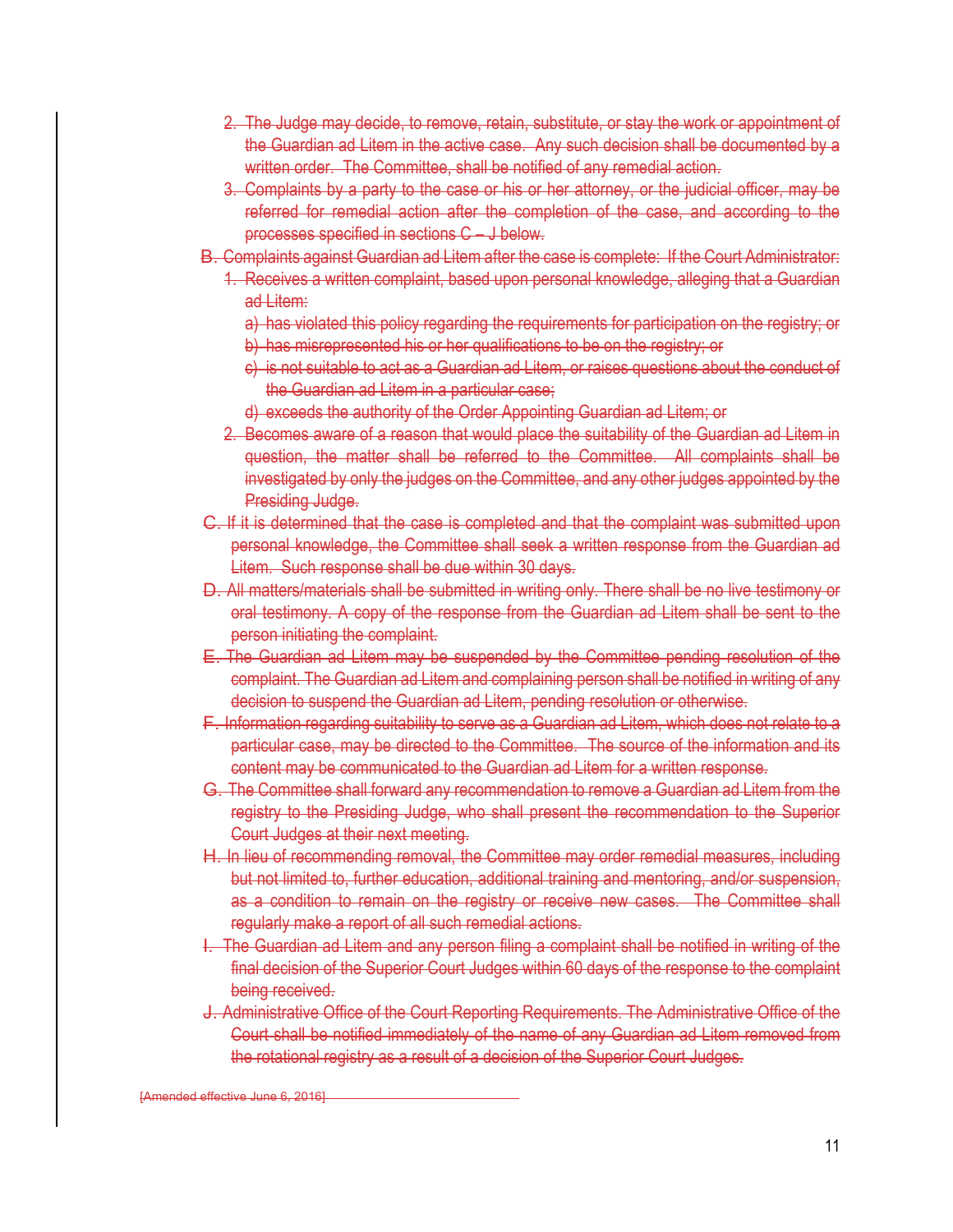# **Policy 4: Pierce County Superior Court RCW 11.88 Guardian Ad Litem Code Of Conduct**

All Guardians ad Litem shall fully comply with this Code of Conduct and the requirements of Superior Court GALR.

- 1. The appointed Guardian ad Litem shall decline the appointment if he/she is not qualified, competent, or able to complete the matter in a timely manner.
- 2. The Guardian ad Litem shall maintain the ethical principles of his/her own profession in addition to compliance with this Code of Conduct.
- 3. The Guardian ad Litem shall promptly advise the court of any grounds for disqualification or unavailability to serve.
- 4. The Guardian ad Litem shall avoid self-dealing or association from which the Guardian ad Litem might directly or indirectly benefit, other than from compensation as a Guardian ad Litem.
- 5. The Guardian ad Litem shall not guarantee or create the impression that any portion of the investigation will remain confidential, and shall inform all witnesses that the information gathered by the Guardian ad Litem must be reported to the court.
- 6. All records, including contemporaneously maintained time and expense records, and excluding information that is confidential by law or sealed by court and as further defined by Superior Court Policy, of the Guardian ad Litem shall be made available to the parties and their attorneys for review upon request, without formal discovery request(s) being made. Copies of the records may be made by the parties and their attorneys under circumstances that assure that the file remains complete, organized and intact.
- 7. Once admitted to the **RCW 11.88** Certified Registry, all Guardians ad Litem shall fully comply with all continuing education requirements established under Pierce County Local Rules and GALR.
- 8. The Guardian ad Litem shall report to D.S.H.S. and the court, any adult abuse as defined in **RCW 74.34.020(2)**.
- 9. The Guardian ad Litem shall immediately advise the court if the guardianship case qualifies for a guardian ad litem at public expense. Before significant work is performed or time elapsed the guardian ad litem shall return the case for reassignment.

The undersigned acknowledges receipt of the foregoing, has read the same and GALR, and agrees to be governed by all.

Date Signature

[Amended effective June 6, 2016]

| POLICY 5: Pierce County Superior Court Administrative Policy Re: Impact on Children |  |  |  |  |  |  |  |
|-------------------------------------------------------------------------------------|--|--|--|--|--|--|--|
| <b>Seminar</b>                                                                      |  |  |  |  |  |  |  |

\_\_\_\_\_\_\_\_\_\_\_\_\_\_\_\_\_\_\_\_\_\_\_\_\_\_ \_\_\_\_\_\_\_\_\_\_\_\_\_\_\_\_\_\_\_\_\_\_\_\_\_\_\_\_\_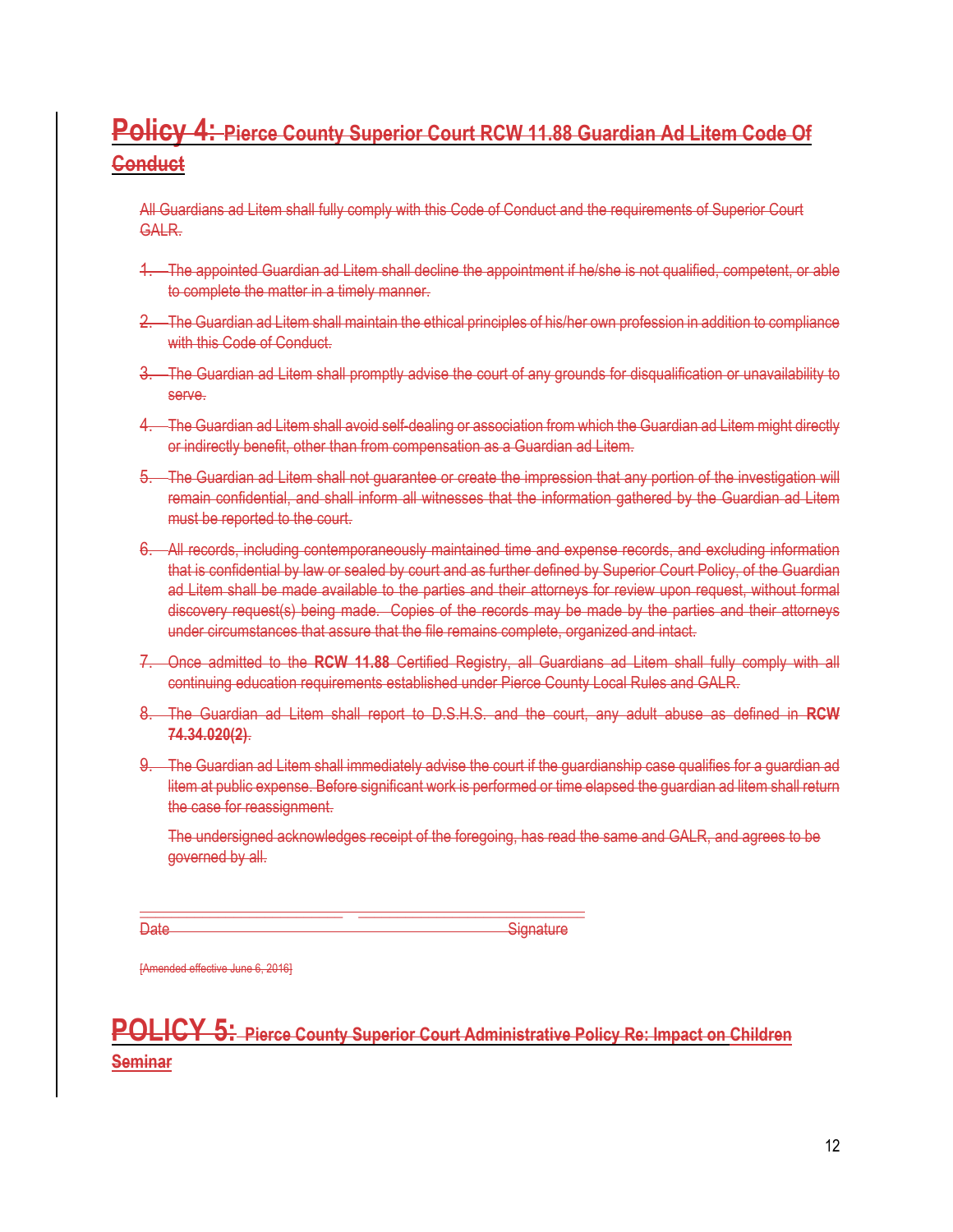Pierce County Local Rule for Special Proceedings SPR 94.05 mandates the parties' attendance at a seminar designed to address the impact family restructuring has on children.

This Administrative Policy contains the guidelines governing the content of the seminar, the minimum credentials and experience required of seminar instructors and administrative requirements of an acceptable program. The Superior Court Impact on Children Sub-Committee ("Committee") will review submitted proposals and approve those programs, which meet the outlined criteria.

### **I. Seminar Content:**

The purpose of the seminar is to try to diffuse conflict between adults who are engaged in a court action regarding custody and visitation of children. The emphasis should be on the "impact" of conflict on children and to describe skills necessary to resolve disputes amicably. It is recommended that portions of the seminar content be interactive with attendees, such as some form of role playing or video clips with discussion to follow.

The seminar must contain these minimum elements:

- **(A)**Developmental stages of childhood and age appropriate expectations of children;
- **(B)** Stress indicators in children;
- **(C)** The impact of parents not residing together on children;
- **(D)** The long term impact of parental conflict on children;
- **(E)** The impact on children when step-parents and blended families enter their lives;
- **(F)** Reducing stress for children through amicable resolution of disputes;
- **(G)**Communication skills, including proper use of electronic media, for parties caring for children; and
- **(H)** Practical skills for working together.

### **Qualifications of Instructors**

A team of not less than two instructors, one male and one female shall conduct the Impact on Children Seminar. Instructors should be familiar with the required statutory provisions of parenting plans and residential schedules, and have the following minimum credentials and experience:

- **(A)** A Master's Degree in Social Work, Psychology or other related behavioral science;
- **(B)** Supervised experience in treatment of emotionally disturbed children, adolescents and their families;
- **(C)** Significant experience in providing a wide range of mental health services to children and families, with specific experience in the areas of separation/divorce, loss and grief, and blended families;
- **(D)** Extensive and relevant knowledge of child development, age appropriate expectations for children, and positive parenting;
- **(E)** Substantial knowledge of the impact on children of alcohol/drug abuse by family members;
- **(F)** An ability to work with other agencies as part of a collaborative program; and
- **(G)** Strong oral communications skills.

### **Administration of Program**

**(A)Fees:** Each party attending a seminar shall pay a fee charged by the approved provider. The fees charged shall be approved by the Court and shall be no greater than the maximum amount set by the Committee from time to time. Collection of the fees is the responsibility of the approved provider. The seminars shall be conducted at no cost to the county's general revenue allocation to the court.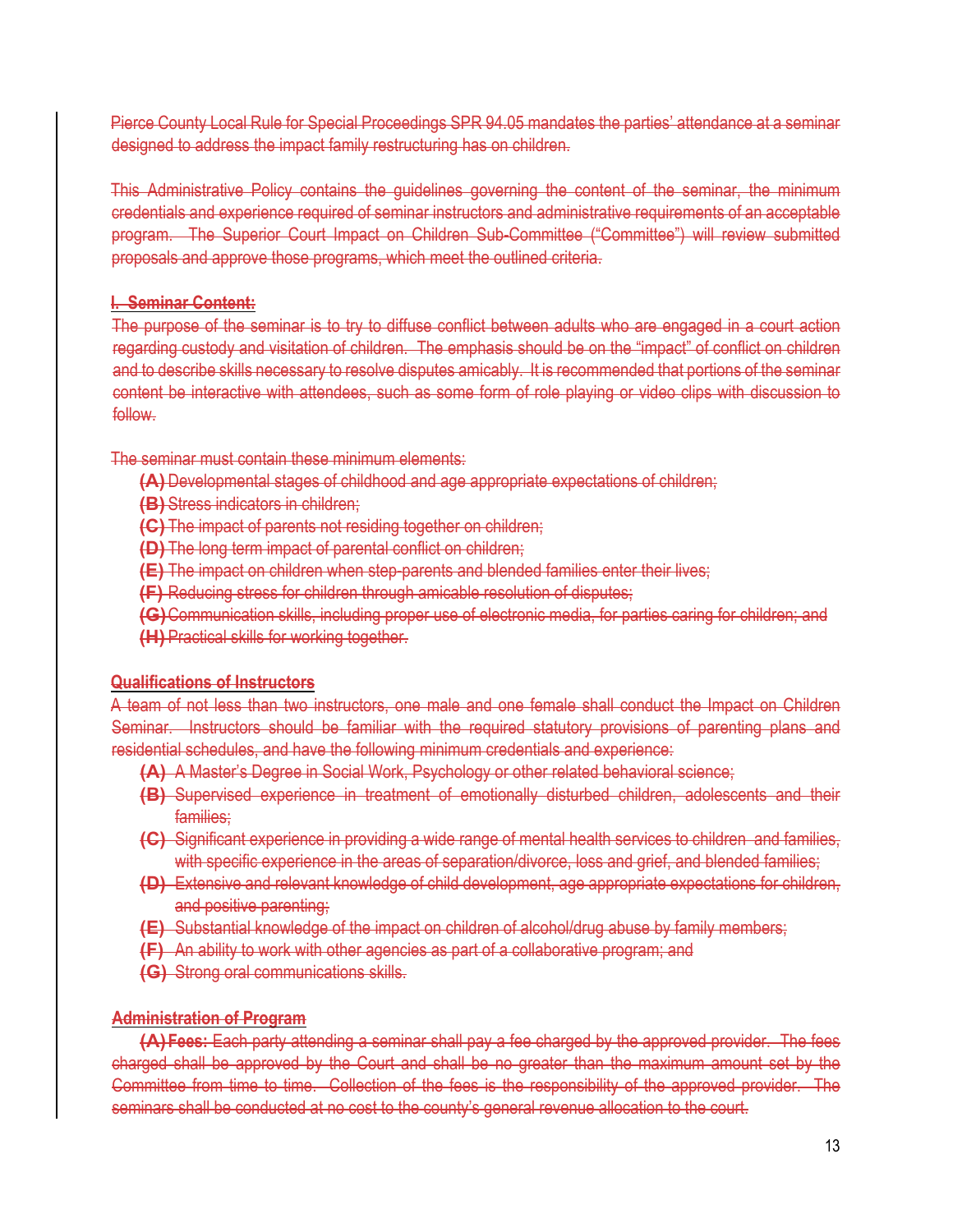**(B)Sliding Fee Scale and Waiver:** The Court shall develop a sliding fee scale and waiver for individuals unable to pay.

**(C)Certificate of Completion:** The provider shall e-file each attendee's Certificate of Completion with the court. The provider shall give each attendee a Certificate of Completion. The certificate shall include the name of the person attending the seminar, the location and date of attendance, the Superior Court cause number, and the date of filing with the court. The certificate must be on 8.5 inch, white paper; must have a 3-inch top margin, 1-inch side margins (nothing should be in the top margin area) and the case number should be just below the top margin on the right side of the document.

**(D)Attendance at Seminar:** In no case shall opposing parties be required to attend a seminar together.

**(E) Number of and Length of Seminars:** The provider shall develop a schedule of seminars, including weekends, that will accommodate individuals who work during the day and those who work during the evenings.

**(F) Number of Participants:** The provider shall propose a minimum and maximum number of participants for each seminar.

**(G)Location of Seminars:** The provider shall propose the location(s) of seminars to accommodate seminar attendees who will come from all areas of Pierce County.

**(H)Evaluations:** The provider shall conduct anonymous written evaluations at the end of each seminar. A report, in the format developed by the Court, summarizing the responses shall be given to the Committee monthly.

**(I) Instructors:** Changes in instructors shall not occur without approval by the Committee. Instructors shall not solicit business during the seminar.

#### [Amended effective June 26, 2017]

## **POLICY 6: Pierce County Superior Court Policies and Procedures for Administrative Records Requests**

#### PIERCE COUNTY SUPERIOR COURT

Policies and Procedures for Administrative Records Requests

Policy

The Court will respond promptly to all administrative records requests submitted in accordance with this policy. This will be done in accordance with the letter and spirit of General Rule 31.1. (GR 31.1 Access to Administrative Records) and case law related to the disclosure of judicial records. The Court may from time to time amend this policy governing access to administrative records.

Case files may be obtained from the Clerk of the Court for Pierce County, Room 110 County City Building, 930 Tacoma Avenue South, Tacoma, WA 98402. Most juvenile case files are exempt from public disclosure. *Juvenile Court Services are located at 5501 6th Avenue, Tacoma, WA 98406.* 

#### II. Procedures

A. **Written Request Form**: Requests for inspection or copies of Administrative Records must be submitted to the Public Records Officer on the provided form with all information completed. A copy of the form and related materials are available on the Pierce County Superior Court website.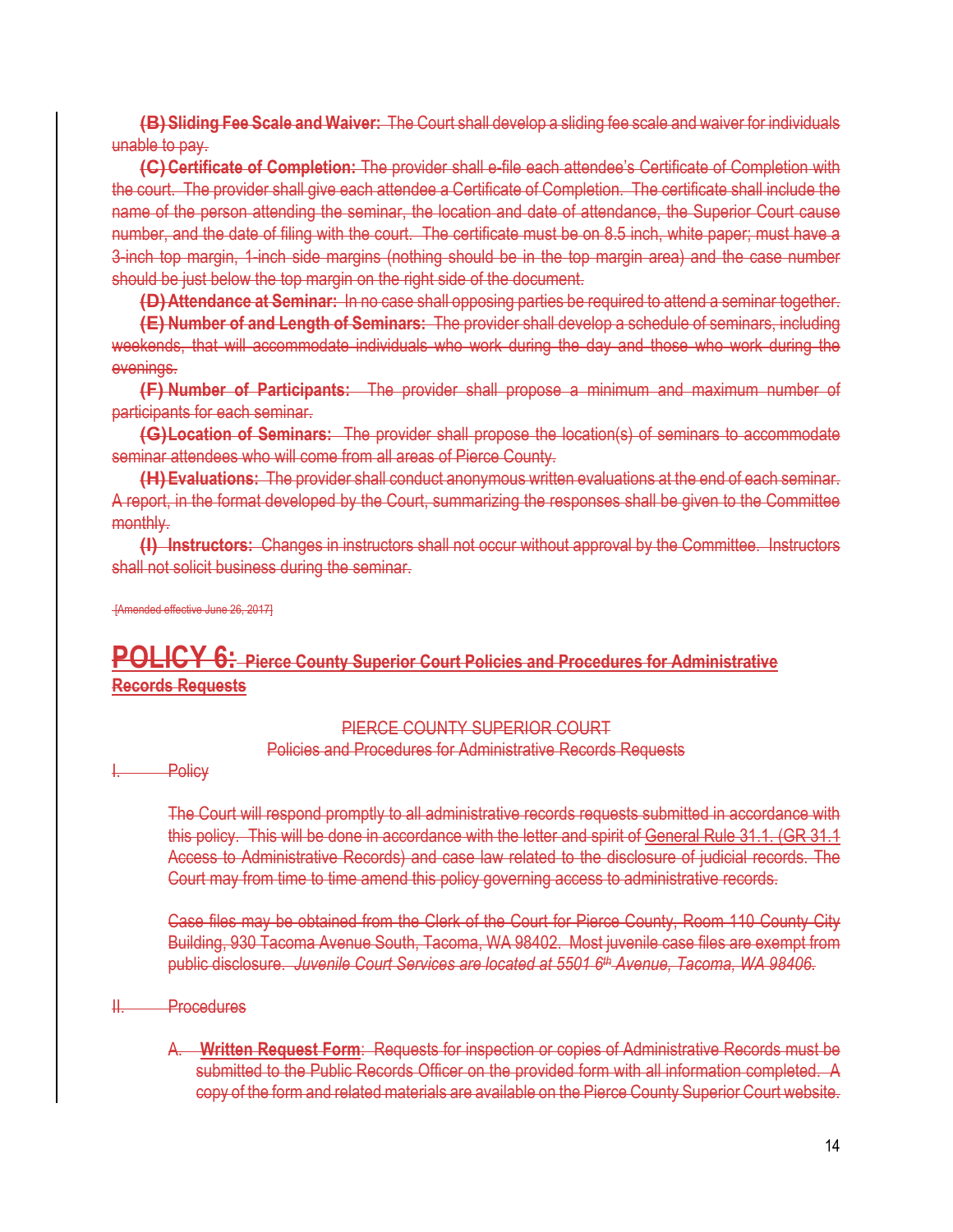B. Submit to the applicable Public Records Officer by US Mail, delivery or facsimile to:

| <b>Public Records Officer</b>                 | nr.<br>ஶ | <b>Public Records Officer</b>               |
|-----------------------------------------------|----------|---------------------------------------------|
| <b>Pierce County Superior Court</b>           |          | <b>Pierce County Juvenile Court</b>         |
| 930 Tacoma Avenue South, Suite 334            |          | 5501 6 <sup>th</sup> Avenue                 |
| <b>Tacoma, WA 98402</b>                       |          | <b>Tacoma, WA 98406</b>                     |
| $(253)$ 708-2001<br><del>12001130 2331</del>  |          | $(253)$ 708-7004<br><del>ZUUTTUU TUUN</del> |
| EAVI OED 700 ODR1<br><u>ו טטב טט דעש. געל</u> |          | <b>EAV. 052 708 7878</b>                    |
| Email: PCSup_PRO@co.pierce.wa.us              |          | Email: PCJuv_PRO@co.pierce.wa.us            |

- C. Response: The Public Records Officer will provide an initial response to a written request for access to an administrative records within five working days (days that the court is open) of receipt. The response will acknowledge receipt of the request and provide a good-faith estimate of the time needed to respond to the request, including time needed to notify affected persons. The estimate may be revised later, if the Public Records Officer deems it necessary.
- D. Communication: The Public Records Officer will communicate with the requester as necessary to clarify the records being requested. The Public Records Officer may also communicate with the requester in an effort to determine if the requester's need would be better served with a response other than the one actually requested. The requester must engage in an interactive communication process with the Public Records Officer or the response may be delayed or denied.
- E. Substantive Response: The Public Records Officer will respond to the substance of the records request within the timeframe specified in the initial response or any extension, subject to exemptions. If the Public Records Officer is unable to fully comply in this timeframe, then the Public Records Officer will comply to the extent practicable and provide a new good faith estimate for responding to the remainder of the request. If the Public Records Officer does not fully satisfy the records request in the manner requested, a letter will be provided, justifying any deviation from the terms of the request.
- F. Limitations: If a particular request is of a magnitude that the Public Records Officer cannot fully comply within a reasonable time due to constraints on the court's time, resources, and personnel, the Public Records Officer will communicate this information to the requester. The Public Records Officer will attempt to reach agreement with the requester as to narrowing the request to a more manageable scope and as to a timeframe for the court's response, which may include a schedule of installment responses. If the Public Records Officer cannot reach agreement with the requester, s/he shall respond to the extent practicable and inform the requestor that the court has completed its response.
- G. Denials: The Public Records Officer may deny a request if s/he determines that the request was made to harass or intimidate the court or its employees; fulfilling the request would likely threaten the safety or security of the court; fulfilling the request would likely threaten the safety of security of judicial officers, staff, family members, or any other person; fulfilling the request may assist criminal activity; or the requester has failed to communicate with the Public Records Officer as needed, has not paid costs as required, or appears to have abandoned the request.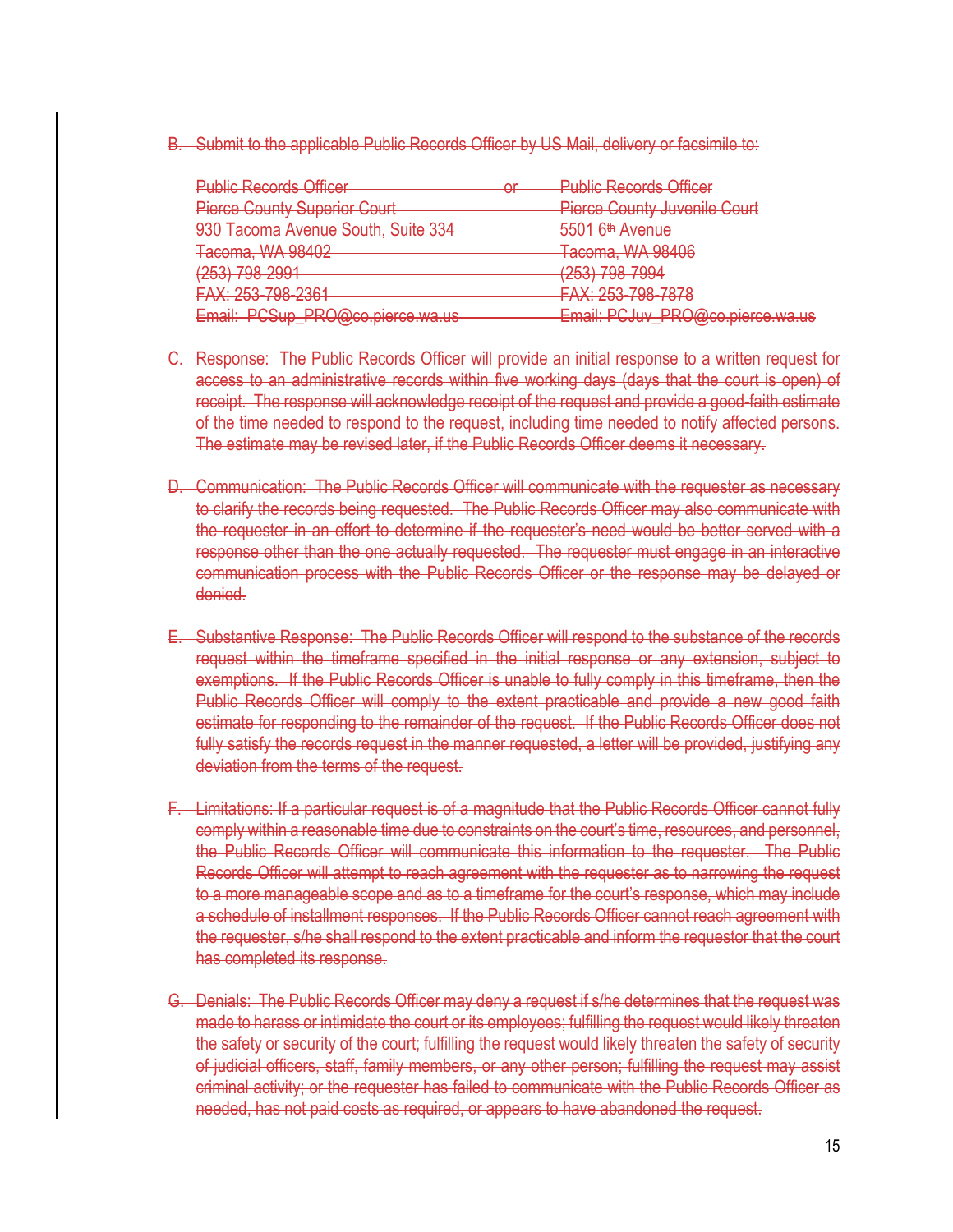### III. Review of Records Decision

#### A. Internal Review

- 1. Deadline: A record requester may petition for internal review of the Public Records Officer's decision by submitting a written request on the provided form within 90 calendar days of the Public Records Officer's decision.
- 2. Internal Review Form: Requester must complete and submit the provided form by delivery or US Mail to "Public Records Appeal" at the address on the form.
- 3. Internal Review: Appeals of the Public Records Officer's decision will be reviewed by the Presiding Judge or designee. The Presiding Judge or designee will complete the internal review and provide a written response to the requestor within five business days of the date the request was received.
- B. External Review If the requester is not satisfied after the Internal Review, there are two alternatives available.
	- 1. Civil Action in Court: After exhaustion of the Internal Review process, the requester may file a civil action in superior court to challenge the records decision. **GR 31.1**.d(4)(i) REVIEW VIA CIVIL ACTION IN COURT.
	- 2. Informal Review by Visiting Judge: Unless objected to pursuant to **GR 31.1**(f)(3), the requester may ask for an informal review by a visiting judge. The review proceeding shall be informal and summary and the visiting judge's decision is part of the judicial function. **GR 31.1**.d(4)(ii).
	- 3. Deadline: A request for external review must be submitted within 30 days of the issuance of the final decision following Internal Review.

C. Monetary Awards Not Allowed. Attorney fees, costs, civil penalties, or fines may not be awarded.

### IV. Fees

A. A fee will not be charged to view administrative records, except the court charges for research to locate, obtain, or prepare the records at the rates provided in **GR 31.1**, which are currently the following:

| Photocopying:                                | $Q$ 15 nor naga<br><del>they ided to</del>            |
|----------------------------------------------|-------------------------------------------------------|
| Scanning, <i>including for preparation</i> : | $$15$ ner nage<br><del>p. 10 por pago</del>           |
| Staff time:                                  | \$30.00 per hour after the first hour (which is free) |
| Materials (DVDs, USB drives, etc.):          | at coet<br><del>at oost</del>                         |
| Mailing:                                     | <del>at cost</del>                                    |
| Fee for particular type of record:           | per specific court rule or statute                    |

B. Deposits & Installments: If the Public Records Officer expects to incur costs in connection with responding to a records request, the requester will be notified. A deposit in an amount not to exceed the estimated cost of responding to the request will be required. If the request will be